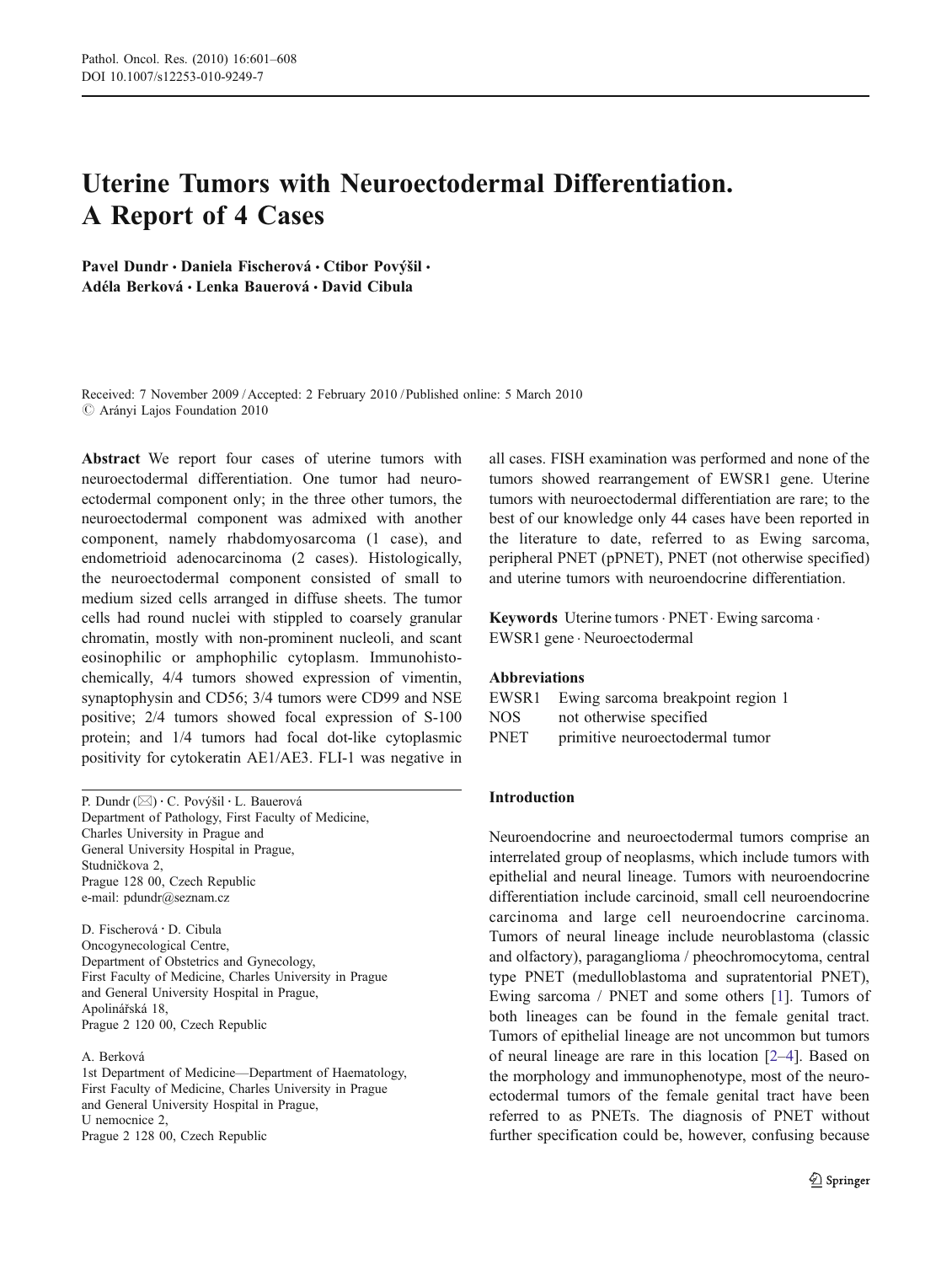it encompasses a spectrum of tumors which belong to the Ewing sarcoma / PNET group as well as primitiveappearing neuroectodermal tumors that are more closely related to central type PNETs. Almost all tumors of the Ewing sarcoma / PNET group have some form of EWSR1 (Ewing sarcoma breakpoint region 1) gene rearrangement, which is specific for this group of tumors [\[5](#page-6-0)]. Uterine tumors with neuroectodermal differentiation are rare; to the best of our knowledge only 44 cases of this tumor have been reported to date, referred to as Ewing sarcoma, peripheral PNET (pPNET), PNET (NOS—not otherwise specified) and uterine tumors with neuroendocrine differentiation [[6](#page-6-0)–[28\]](#page-6-0). However, in most of these cases diagnosed as pPNET or PNET (NOS), the analysis of EWSR1 gene rearrangement or immunohistochemical analysis of FLI-1 was not performed and the diagnosis was based on the histological findings and immunophenotype of the tumors only, mostly on expression of CD99. In our study, clinicopathological, morphological and immunohistochemical analysis (including analysis of FLI-1) of another 4 cases of uterine tumors with neuroectodermal differentiation is reported. In addition, the presence of EWSR1 gene

Table 1 Primary antibodies used

rearrangement was investigated by fluorescence in situ hybridization (FISH) in all of the cases.

### Materials and Methods

Four cases of uterine tumor with neuroectodermal differentiation were retrieved from the archives of the Department of Pathology, First Faculty of Medicine, Charles University in Prague and General University Hospital in Prague. Available hematoxylin-eosin and immunoperoxidase stained slides were reviewed in all of the cases. Additional immunohistochemical examinations were carried out in all cases for the purposes of this study.

Immunohistochemistry was performed using the avidin– biotin complex method. All slides were processed manually. Details of the primary antibodies used are summarized in Table 1. For some antibodies, antigen retrieval was performed including pretreatment in 0.01 M citrate buffer (pH 6.0) or TRIS/EDTA buffer (pH 9.0) for 40 min in a water bath at 98°C or with 0.05% trypsin in 0.05 M TRISbuffered saline pH 7.4.

| Antibody                            | Dilution | Antigen retrieval <sup>a</sup> | Source                                   |
|-------------------------------------|----------|--------------------------------|------------------------------------------|
| Cytokeratin AE1/AE3                 | 1:50     | WB, pH 6                       | Dako, Glostrup, Denmark                  |
| Cytokeratin CAM5.2                  | 1:10     | Trypsin                        | Becton-Dickinson, Mountain View, CA, USA |
| EMA                                 | 1:100    | None                           | Dako                                     |
| Muscle specific actin (clone HHF35) | 1:100    | None                           | Dako                                     |
| Desmin                              | 1:200    | None                           | Dako                                     |
| Vimentin                            | 1:300    | WB, $pH_6$                     | Bio Genex, San Ramon, CA, USA            |
| S-100 protein                       | 1:1600   | None                           | Dako                                     |
| Neurofilament protein 2F11          | 1:100    | Trypsin                        | Dako                                     |
| Myoglobin                           | 1:100    | Trypsin                        | Dako                                     |
| Myogenin                            | 1:50     | WB, $pH_6$                     | Dako                                     |
| Chromogranin A                      | 1:50     | None                           | Dako                                     |
| Synaptophysin                       | 1:25     | WB, pH 6                       | Dako                                     |
| <b>NSE</b>                          | 1:400    | None                           | Dako                                     |
| <b>GFAP</b>                         | 1:200    | None                           | Dako                                     |
| CD99                                | 1:100    | WB, pH 6                       | Dako                                     |
| CD56                                | 1:50     | WB, pH 9                       | Novocastra, Newcastle, UK                |
| CD10                                | 1:100    | WB, $pH_6$                     | NeoMarkers, Fremont, CA, USA             |
| <b>LCA</b>                          | 1:100    | WB, pH 6                       | Dako                                     |
| Estrogen receptor                   | 1:40     | WB, $pH_6$                     | Novocastra                               |
| Progesterone receptor               | 1:100    | WB, $pH_6$                     | Novocastra                               |
| $MIB-1$                             | 1:50     | WB, $pH_6$                     | Dako                                     |
| $FLI-1$                             | 1:50     | WB, pH 6                       | NeoMarkers                               |

WB water bath

<sup>a</sup> See the "Material and Methods" section for details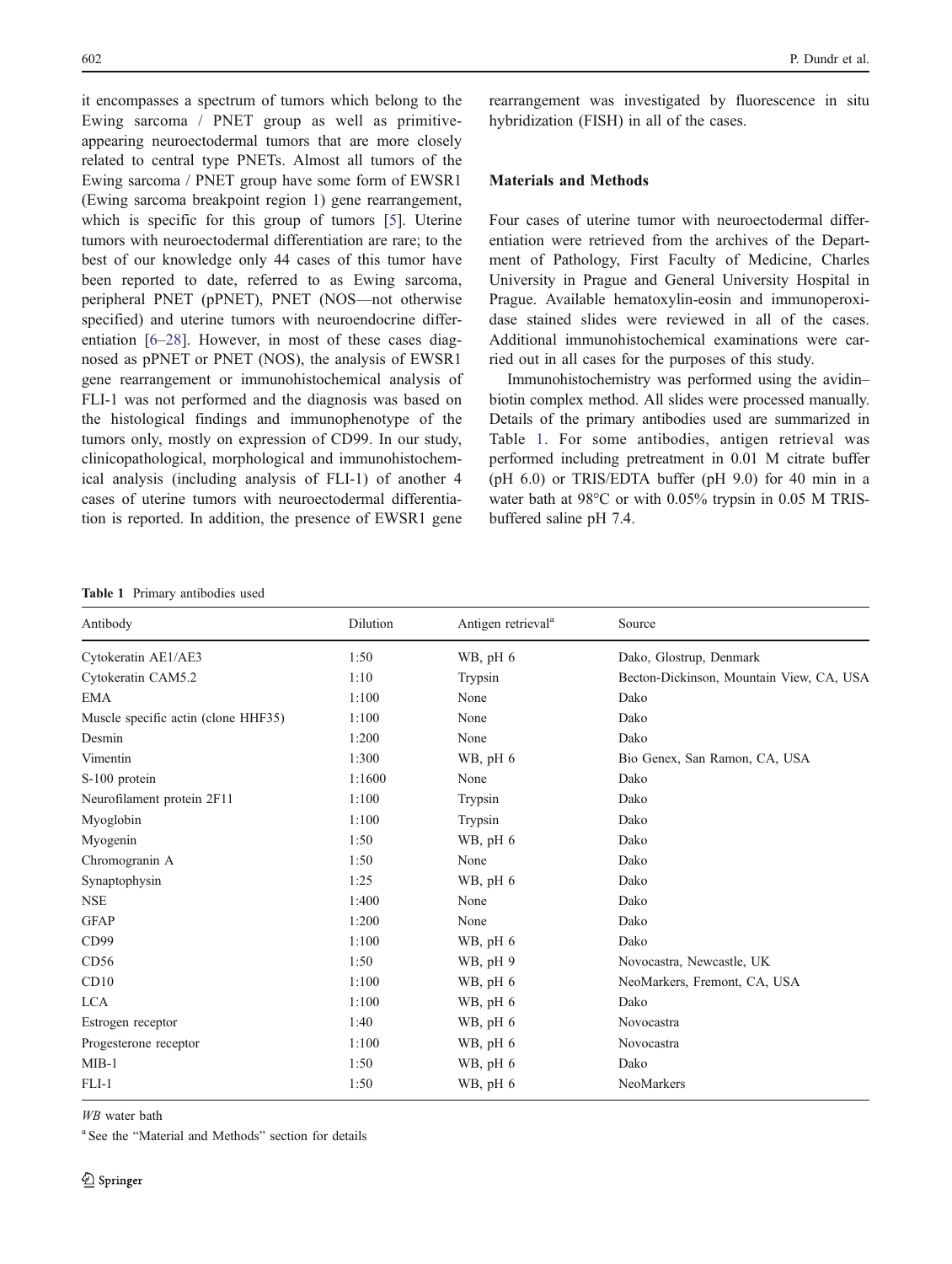In all cases, FISH was performed on 4- μm thick formalin-fixed paraffin-embedded sections of tumor using the LSI EWSR1 (22q12) Dual Color, Break Apart Rearrangement Probe (Vysis, Downer`s Grove, IL, USA) according to the manufacturer`s instructions. This probe consists of a mixture of two DNA probes. The first probe labeled in SpectrumOrange flanks the 5 ′ side of the EWSR1 gene. The second probe labeled in SpectrumGreen flanks the 3 ′ side of the EWSR1 gene. The known breakpoints within the EWSR1 gene are restricted to introns 7 through 10. In normal cells, two fusion signals are observed reflecting the two intact copies of EWSR1. A split signal indicates a rearrangement of the EWSR1 gene.

## **Results**

Patients' ages ranged from 63 to 80 years. Three patients presented with abnormal vaginal bleeding and the fourth one with abdominal pain. All patients underwent radical hysterectomy with bilateral salpingo-oophorectomy and pelvic lymphadenectomy. Two patients received adjuvant therapy (one of them radiotherapy and other chemotherapy). Two patients are alive with no evidence of disease 8 and 29 month after the diagnosis. One patient was alive with the disease (intraabdominal metastases) 6 months after the diagnosis, however, then was lost to follow-up. One patient died of the disease 7 months after the diagnosis. Clinico-pathological features of the patients are summarized in Table 2.

Grossly, the tumors in all 4 cases arose in the uterine corpus with apparent invasion into the myometrium. The serosa was intact in all cases and there were no signs of cervical infiltration. In one case (Case 4), a fallopian tube metastasis 15 mm in diameter was present. Gross features of the tumors are summarized in Table 2 .

Histologically, in all tumors the neuroectodermal component consisted of small to medium sized cells arranged in diffuse sheets. The tumor cells had round nuclei 5–11 μm in diameter with stippled to coarsely granular chromatin mostly with non-prominent nucleoli and scant eosinophilic or amphophilic cytoplasm. In 3 cases (Case 1, 2 and 3), the tumor cells were relatively uniform and the cells borders were ill defined (Fig. [1a](#page-3-0)– c). In the last case (Case 4), however, the tumor cells showed irregular nuclei with atypias. This tumor consisted of larger cells and the cells borders were apparent (Fig. [1d](#page-3-0)). In one tumor, rare pseudorosettes consisting of neoplastic cells clustered around blood vessels were found (Case 2) (Fig. [1c](#page-3-0)). In all cases, the tumor cells showed multiple mitotic figures including atypical mitoses (28 –70 mitoses/ 10 HPF). Large areas of necrosis were found. Lymphatic space invasion was present in all cases. One tumor had only  $\overline{a}$ 

| $Case 1$ 63 |    | Vaginal bleeding | pT1cN1M0 FIGO IIIC | Tumor 50×45×30 mm Invasion > 1/2 of<br>wall Lymph nodes 36/2                                                                                                                       | (6 cycles ifosfamid/cis-platin)<br>AH/BSO/L Chemotherapy | (pelvic, mesenterial and peritoneal<br>DOD 7mo after diagnosis<br>metastases) |
|-------------|----|------------------|--------------------|------------------------------------------------------------------------------------------------------------------------------------------------------------------------------------|----------------------------------------------------------|-------------------------------------------------------------------------------|
| Case 2      | 80 | Abdominal pain   | pT1bN0M0 FIGO IB   | Tumor 50 $\times$ 40 $\times$ 30 mm Invasion $\leq$ 1/2 of<br>wall Lymph nodes 31/0                                                                                                | AH/BSO/L Radiotherapy<br>(60 Gy)                         | (intraabdominal metastases),<br>AWD 6mo after diagnosis<br>than LTF           |
| Case 3      | 79 | Vaginal bleeding | pT1bN0M0 FIGO IB   | Tumor $45 \times 30 \times 30$ mm Invasion < 1/2 of<br>wall Lymph nodes 41/0                                                                                                       | AH/BSO/L                                                 | NED, 29mo                                                                     |
| Case 4      | 78 | Vaginal bleeding | pT3aN0M0 FIGO IIIA | Tumor 75×70×55 mm Invasion < 1/2 of<br>wall Fallopian tube metastasis 15 mm in<br>diameter Lymph nodes 24/0                                                                        | <b>AH/BSO/L</b>                                          | NED, 8mo                                                                      |
| follow-up   |    |                  |                    | NED no evidence of disease, AWD alive with disease, mo months, AH/BSO/L abdominal hysterectomy/ bilateral salpingo-oophorectomy/ lymphadenectomy, DOD died of disease, LTF lost to |                                                          |                                                                               |

Table 2 Clinico-pathological features of uterine tumors with neuroectodermal differentiation

Table 2 Clinico-pathological features of uterine tumors with neuroectodermal differentiation

Age Clinical presentation pTNM/ FIGO stage Gross features Therapy Status

Gross features

pTNM/FIGO stage

Clinical presentation

Age

 $\overline{1}$ 

**Status** 

Therapy

 $\equiv$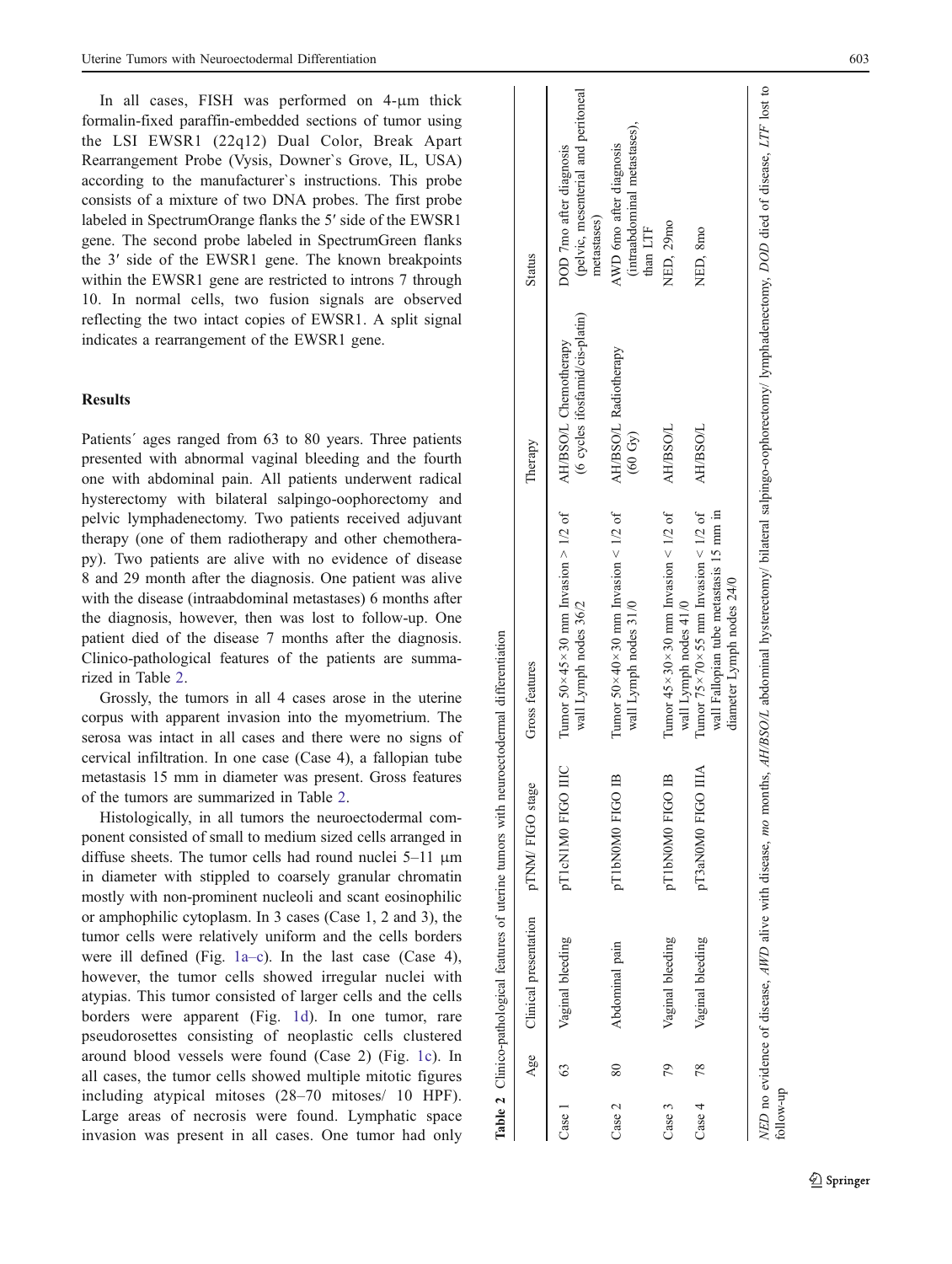<span id="page-3-0"></span>Fig. 1 Uterine tumors with neuroectodermal differentiation. a: Diffuse sheets of monomorphic tumor cells with ill defined cell borders (Case 3) (H&E, 200×). b: High power view of tumor cells arranged in diffuse sheets. Note the residual atrophic endometrial gland (Case 1) (H&E, 400×). c: Pseudorosetes consisted of neoplastic cells clustered around blood vessels (Case 2) (H&E, 400×). d: Tumor cells with irregular nuclei, prominent nucleoli and apparent cells borders (Case 4) (H&E, 400×)



neuroectodermal component (Case 4). In 3 tumors, the neuroectodermal component was admixed with endometrioid adenocarcinoma (Case 2 and 3) (Fig. 2), and rhabdomyosarcoma (Case 1) (Fig. [3](#page-4-0)). In mixed tumors, the neuroectodermal component represented the majority of the tumor in all 3 cases. In one case (Case 1), there were metastases in 2 of 36 lymph nodes. In this case of mixed tumor with minor component of rhabdomyosarcoma, the metastases consisted of neuroectodermal component only.



Fig. 2 Uterine tumor with neuroectodermal differentiation admixed<br>with endometrioid adenocarcinoma (Case 2) (H&E, 100×) results are summarized in Table [3.](#page-4-0) with endometrioid adenocarcinoma (Case 2) (H&E, 100×)

Immunohistochemically, in all 4 cases the tumor cells showed expression of vimentin, synaptophysin and CD56 in the neuroectodermal component. The expression of vimentin was present in more than 75% of tumor cells in all cases. Synaptophysin showed diffuse strong expression in almost all cells in one case; another case showed strong expression in about 60% of cells and in 2 cases the expression was focal only. Membranous expression of CD56 was present in most tumor cells in 3 cases, and in 1 case the expression was just focal in about 10% of cells. From the other markers examined, membranous staining with CD99 was present in 3 cases. In 1 of these cases, staining was diffuse and strong. In 2 cases, staining was focal only. Three cases showed expression of NSE and 2 cases showed expression of chromogranin A. In 2 cases, S-100 protein expression was found in rare tumor cells. One case showed focal dot-like cytoplasmic staining with antibodies against cytokeratin AE1/AE3. Other markers examined including cytokeratin CAM5.2, EMA, desmin, myogenin, myoglobin, GFAP, neurofilament protein 2F11, FLI-1, muscle specific actin, CD10, LCA, estrogen and progesterone receptor were negative in the neuroectodermal component. The tumor cells in rhabdomyosarcoma component present in one case (Case 1) showed expression of desmin, myoglobin, myogenin and muscle specific actin. Examination of proliferative activity with monoclonal antibody MIB-1 showed nuclear positivity, which ranged from 20 to 80% of tumor cells. The immunohistochemical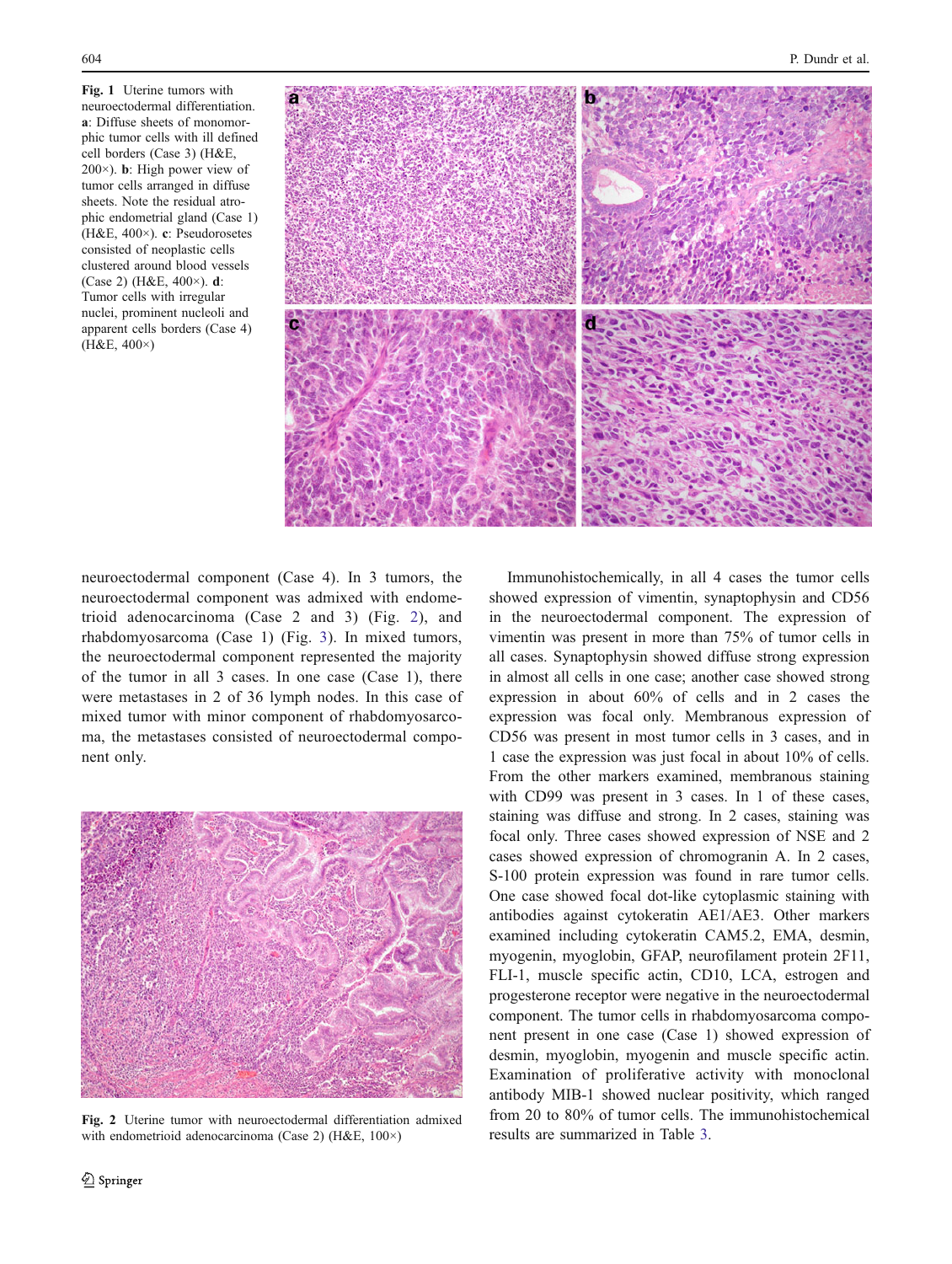<span id="page-4-0"></span>

Fig. 3 Uterine tumor with neuroectodermal differentiation (right) with component of rhabdomyosarcoma (left) (Case 1) (H&E, 400×)

#### **Discussion**

Neuroendocrine and neuroectodermal tumors comprise an interrelated group of neoplasms, which include tumors with epithelial and neural lineage. Tumors with epithelial lineage include carcinoid tumor (well-differentiated endocrine neoplasms), and small or large cell neuroendocrine carcinoma. Tumors with neural characteristics include neuroblastoma (classic and olfactory), paraganglioma, pheochromocytoma, central type PNET (medulloblastoma and supratentorial PNET), Ewing sarcoma / PNET and some others [\[1](#page-6-0)]. Tumors of epithelial lineage are characterized by expression of some keratins, which are detectable in most of these lesions, whereas expression of vimentin is found only rarely. On the contrary, tumors of neural group are characterized by expression of vimentin. Keratin is not typically expressed in neural group of tumors, although aberrant expression of keratin could be found in some of them, especially in Ewing sarcoma/ PNET [\[29](#page-6-0)]. Neurofilament protein is variably co-expressed in both groups of tumor; however, in primitive tumors, such as neuroblastoma and PNET, only vimentin can sometimes be detected [\[1](#page-6-0)]. Generally, these tumors are characterized by expression of some neuroendocrine / neuroectodermal markers such as synaptophysin, chromogranin, CD56, CD57, and NSE. Some of these markers including synaptophysin, chromogranin and CD57 are relatively specific, whereas CD56 and NSE are rather non-specific for the neuroendocrine/ neuroectodermal differentiation and could be found in many other tumors without such differentiation [\[1](#page-6-0)].

Ewing sarcoma / primitive neuroectodermal tumor are defined as round cell sarcomas that show varying degrees of neuroectodermal differentiation. The term Ewing sarcoma has been used for undifferentiated tumors without evidence of neuroectodermal differentiation as assessed by light microscopy, immunohistochemistry and electron microscopy. The term pPNET has been used for tumors with apparent neuroectodermal features as demonstrated by one or more of these methods [\[30](#page-6-0)]. These tumors can occur in bones as well as extraskeletal locations. Extraskeletal tumors are most commonly found along the central axis in the paravertebral location, particularly chest wall. However, these tumors can arise in any soft tissues and rarely in some organs including kidney and lung [\[31](#page-6-0), [32\]](#page-6-0). In female genital organs, these tumors can be found in vulva, vagina, cervix and ovary with the ovarian tumors being the most common [[2](#page-6-0)–[4,](#page-6-0) [33](#page-7-0), [34](#page-7-0)].

Histologically, most cases of Ewing sarcoma / PNET consisted of uniform small round cells with round nuclei containing fine chromatin, scanty cytoplasm and indistinct cellular borders. However, some tumors show nuclear atypias or are composed of larger cells with vesicular nuclei and prominent nucleoli. In some cases, Flexner-Wintersteiner and Homer-Wright rosettes can be found and rare tumors show glial or ependymal differentiation [[35\]](#page-7-0). The differential diagnosis of Ewing's sarcoma/ PNET is wide and correct diagnosis requires confirmation by ancillary methods including immunohistochemistry and analysis of EWSR1 gene rearrangement. Immunohistochemically, these tumors usually exhibit positivity for CD99, vimentin and FLI-1. However, expression of many other markers can be found including NSE, synaptophysin, chromogranin, S-100 protein and neurofilament protein. In addition, some of the tumors have focal positivity for

Table 3 Immunohistochemical results of the neuroectodermal component (% of positive tumor cells) Vim Syn CD56 CD99 NSE CG S-100 AE1/3 MIB-1 FLI-1

 $Case 2$  75% 60% >90% <5% >90% 35% <5% − 30% − Case 3  $>90\%$   $<5\%$  10% 10% 10% −  $<5\%$   $<5\%$  25% −  $Case 4$  >90% 10% >90% >90% <5% − − − − 75% − Other markers examined including GFAP, neurofilament protein, cytokeratin CAM5.2, EMA, muscle specific actin, desmin, myoglobin,

 $\text{Case 1}$  75% >90% 70% − − 30% − − 30% −

myogenin, ER, PR, CD10 and LCA were negative

AE1/3 idicates cytokeratin AE1/AE3; Syn synaptophysin, CG chromogranin A, Vim vimentin; − negative result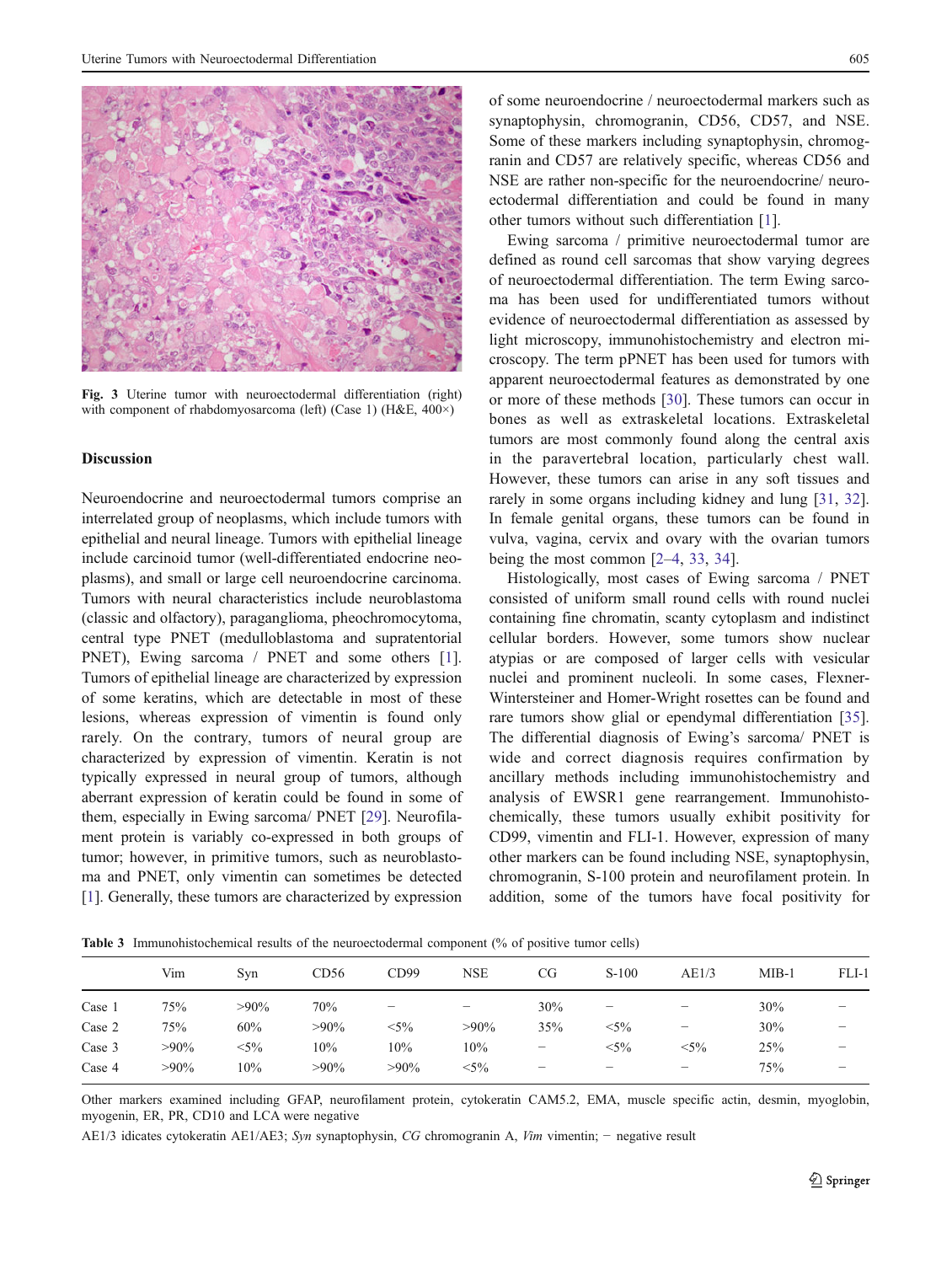cytokeratins [[1,](#page-6-0) [29\]](#page-6-0). Membranous expression of CD99 is sensitive but not specific and can be found in lymphoblastic lymphoma, alveolar rhabdomyosarcoma, synovial sarcoma, some carcinomas (including endometrioid and serous adenocarcinoma) and many others [\[1](#page-6-0), [22](#page-6-0), [36\]](#page-7-0). Expression of FLI-1 protein as detected by polyclonal antibody has high specificity for vascular neoplasms and tumor of Ewing sarcoma / PNET group [\[37](#page-7-0)]. Detection of FLI-1 protein by means of monoclonal antibody shows higher sensitivity but lower specificity with positive result in number of other tumors such as malignant melanoma and some carcinomas [\[37](#page-7-0), [38\]](#page-7-0).

Virtually all tumors of Ewing sarcoma / PNET group had some form of EWSR1 gene rearrangement. Approximately 85% of cases show chromosomal translocation t(11;22)  $(q24;q12)$ . Another  $10-15%$  of cases have a translocation  $t(21;22)$  (q22;q12). In 1% or less, other rearrangements of EWS gene were described [[5\]](#page-6-0). Detection of the fusion transcripts resulting from above mentioned translocations can be detected by RT-PCR [\[39](#page-7-0)]. Alternatively, the analysis of EWSR1 gene rearrangement using FISH method can be used since it detects all translocations involving this gene. However, this method does not specify the fusion type involved in the translocation.

Uterine tumors with neuroectodermal differentiation are rare. We have found only 44 cases of this tumor reported to date; most of them were single case reports with an exception of three series of 2, 4 and 17 cases [\[6](#page-6-0)–[28\]](#page-6-0). These tumors were reported as Ewing sarcoma, peripheral PNET (pPNET), PNET (NOS) and uterine tumors with neuroendocrine differentiation. However, in most of these cases diagnosed as pPNET or PNET (NOS), the analysis of EWSR1 gene rearrangement or immunohistochemical analysis of FLI-1 was not performed and the diagnosis was based on the histological findings and immunophenotype of the tumors only, mostly on expression of CD99. However, expression of CD99 is not specific and can be found in many other tumors [\[1](#page-6-0), [22\]](#page-6-0). Therefore, CD99 should be considered supportive but not diagnostic of Ewing sarcoma / pPNET. Sixteen of all reported cases have been subjected to molecular analysis of the EWSR1 gene, and EWSR1 gene rearrangement was detected in 4 of these cases [\[7](#page-6-0), [24,](#page-6-0) [26,](#page-6-0) [27\]](#page-6-0). Immunohistochemical analysis of FLI-1 expression was performed in only 2 of all the reported cases, in both cases with positive results (one case showed rearrangement of EWSR1 gene) [\[27\]](#page-6-0). These tumors can be in pure form, or are associated with other tumors such as malignant mixed Müllerian tumor, endometrial stromal sarcoma and endometrioid or serous adenocarcinoma [[10,](#page-6-0) [13,](#page-6-0) [22](#page-6-0), [40\]](#page-7-0). Histologically, these tumors consist of diffuse sheets of primitive-appearing cells. Some of these tumors can have evidence of neural differentiation such as fibrillary background and rosette formation. Nevertheless, the origin

of neuroectodermal tumors in the uterus remains unknown. Some authors suggest that these tumors are related to ectopically migrated neural crest cells at the time of fetal development [[41](#page-7-0)]. Others suggest that these tumors are of Müllerian origin, which is supported by the fact that neuroectodermal uterine tumors can be associated with malignant mixed Müllerian tumor or other types of tumor with Müllerian differentiation [[13](#page-6-0), [39](#page-7-0)]. In the neuroectodermal uterine tumors associated with other types of tumor, the neuroectodermal component can represent a pattern of heterologous differentiation in a malignant mixed Müllerian tumor [[11\]](#page-6-0). Pure uterine neuroectodermal tumors can represent monophasic differentiation in a malignant mixed Müllerian tumor [\[9,](#page-6-0) [13](#page-6-0)].

The differential diagnosis of uterine tumors with neuroectodermal differentiation included malignant lymphoma, alveolar rhabdomyosarcoma, poorly differentiated synovial sarcoma, endometrial stromal sarcoma, undifferentiated uterine sarcoma, high grade endometrioid adenocarcinoma and primary or metastatic carcinoma with neuroendocrine features. In most cases, the correct diagnosis can be achieved by analysis of histologic and immunohistochemical features of the tumor. Sometimes, the main problem lies in the distinction between small cell neuroendocrine carcinoma and uterine tumor with neuroendocrine differentiation that show considerable histologic and immunohistochemical overlapping features. However, small cell carcinomas usually express keratin, and expression of vimentin is found only exceptionally [[1](#page-6-0)]. On the contrary, uterine tumors with neuroectodermal differentiation express vimentin in almost all cases. Aberrant keratin expression can be found in about 20% of PNETs, but it is usually focal only [[1\]](#page-6-0). In addition, expression of CD99 occurs in some uterine tumor with neuroectodermal differentiation, whereas small cell carcinomas express this antigen rather rarely [\[42](#page-7-0)].

In conclusion, correct diagnosis of the uterine tumors with neuroectodermal differentiation requires immunohistochemical analysis using a panel of antibodies and analysis of the EWSR1 gene rearrangement. The diagnostic algorithm can be the same as proposed for such tumors in other locations [\[37](#page-7-0)]. Tumors with morphology suggestive of Ewing sarcoma/ PNET, which are vimentin, possibly some neuroendocrine/ neuroectodermal markers, and rarely focal cytokeratin positive, should be further analyzed with antibodies against CD99 and FLI-1. In addition, analysis of EWSR1 gene rearrangement should be performed. Expression of CD99 can be found in most of these tumors; however, it is not specific and should be considered supportive but not diagnostic of Ewing sarcoma / pPNET. Only tumors with rearrangement of EWSR1 gene should be classified as peripheral PNETs. Tumors without rearrangement of EWSR1 gene with morphology and immunophenotype suggestive of Ewing's sarcoma/ PNET that are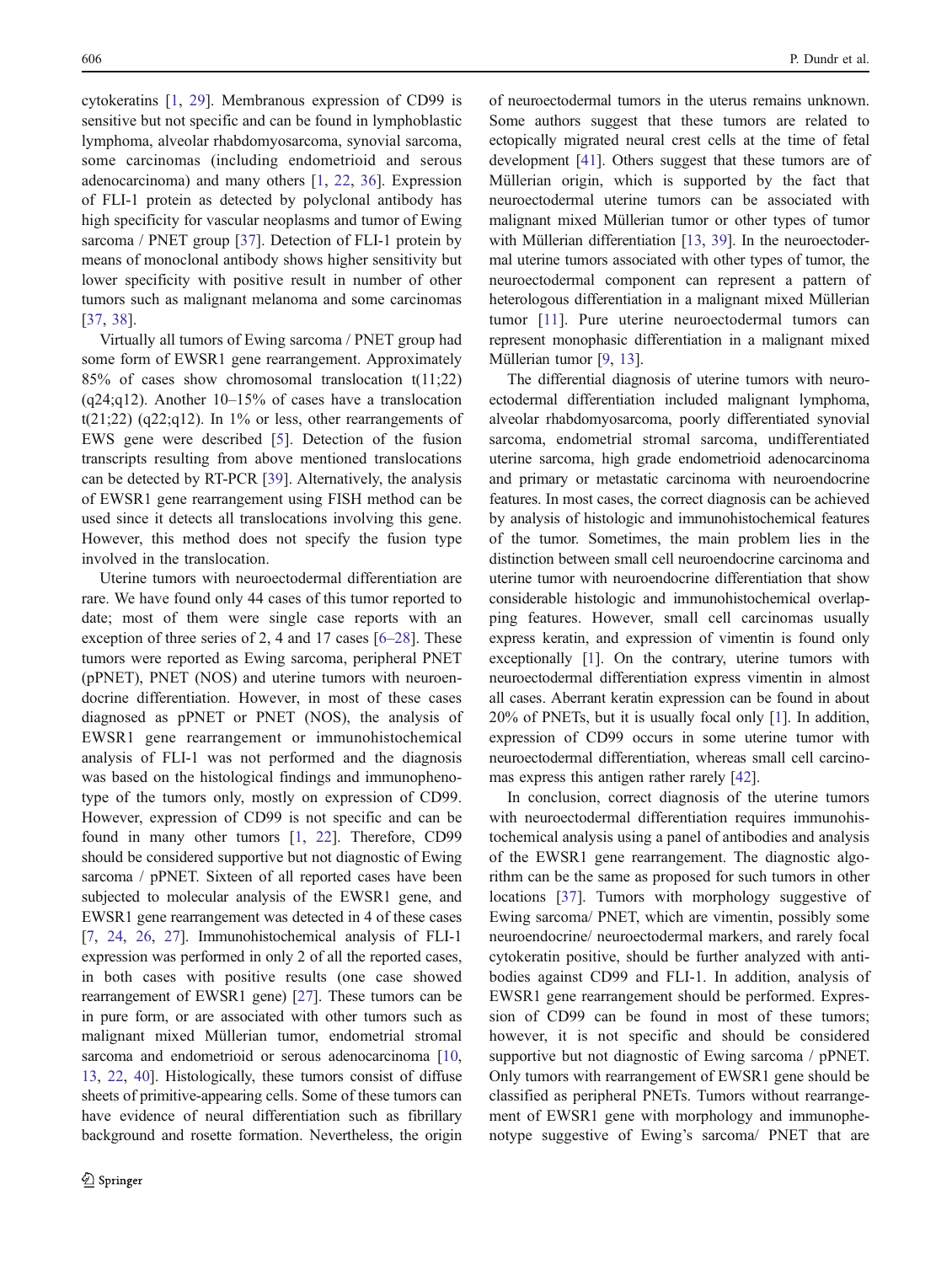<span id="page-6-0"></span>FLI-1 positive are suggestive of pPNET. The diagnosis of PNET, not otherwise specified, should not be used for tumors without rearrangement of the EWSR1 gene which are FLI-1 negative to avoid confusion with peripheral PNET. These tumors should be classified as uterine tumors with neuroectodermal differentiation. Alternatively, the term central type PNET was suggested for these tumors [11]. However, based on the CD99 negativity of central type PNET and common expression of this antigen by uterine neuroectodermal tumors without EWSR1 rearrangement, we prefer the term uterine tumors with neuroectodermal differentiation for these neoplasms. The presence of primitive neuroectodermal component can be a sign of potentially aggressive behavior of the tumor. However, it is necessary to analyze more cases in order to assess the prognostic significance of such differentiation and optimal treatment of these rare tumors.

Acknowledgement This work was presented on The 17th Congress of the Czech and Slovak Pathologists, September 23–25, 2009, Mikulov, Czech Republic.

This work was supported by Ministry of Education Research Project MSM0021620808.

## **References**

- 1. Wick MR (2000) Immunohistology of neuroendocrine and neuroectodermal tumors. Semin Diagn Pathol 3:194–203
- 2. Farley J, O'Boyle JD, Heaton J, Remmenga S (1997) Extraosseous Ewing sarcoma of the vagina. Obstet Gynecol 96:832–834
- 3. Habib K, Finet JF, Plantier F et al (1992) Rare lesion of the vulva. Arch Anat Cytol Pathol 40:158–159
- 4. Kawauchi S, Fukuda T, Miyamoto S et al (1998) Peripheral primitive neuroectodermal tumor of the ovary confirmed by CD99 immunostaining, karyotypic analysis, and RT-PCR for EWS/FLI-1 chimeric mRNA. Am J Surg Pathol 22:1417–1422
- 5. Delattre O, Zucman J, Melot T et al (1994) The Ewing family of tumors-a subgroup of small-round-cell tumors defined by specific chimeric transcripts. N Engl J Med 331:294–299
- 6. Akbayir O, Güngördük K, Rafioğlu G et al (2008) Primary primitive neuroectodermal tumor of the uterus: a case report. Arch Gynecol Obstet 277:345–348
- 7. Blattner JM, Gable P, Quigley MM, McHale MT (2007) Primitive neuroectodermal tumor of the uterus. Gynecol Oncol 106:419–422
- 8. Celik H, Gurates B, Karaoğlu A et al (2009) Uterine primitive neuroectodermal tumor: a case report. Arch Gynecol Obstet 279:259– 261
- 9. Christensen B, Schmidt U, Schindler A (1994) Primitive neuroectodermal tumor of the uterus—a monophasic differentiated mixed Mullerian tumor? Zentralbl Gynakol 116:577–580
- 10. Daya D, Lukka H, Clement PB (1992) Primitive neuroectodermal tumors of the uterus: a report of four cases. Hum Pathol 23:1120– 1129
- 11. Euscher ED, Deavers MT, Lopez-Terrada D et al (2008) Uterine tumors with neuroectodermal differentiation: a series of 17 cases and review of the literature. Am J Surg Pathol 32:219–228
- 12. Fraggetta F, Magro G, Vasquez E (1997) Primitive neuroectodermal tumour of the uterus with focal cartilaginous differentiation. Histopathology 30:483–485
- 13. Fukunaga M, Nomura K, Endo Y, Ushigome S, Aizawa S (1996) Carcinosarcoma of the uterus with extensive neuroectodermal differentiation. Histopathology 29:565–570
- 14. Karseladze AI, Filipova NA, Navarro S, Llombart-Bosch A (2001) Primitive neuroectodermal tumor of the uterus. A case report. J Reprod Med 46:845–848
- 15. Majeed U, Ilyas MA, Uddin N et al (2009) Primary Ewing's sarcoma-primitive neuroectodermal tumour of uterus. J Obstet Gynaecol 29:73–74
- 16. Mittal S, Sumana G, Gupta M, Gupta B (2007) Primitive neuroectodermal tumor of the uterus: a case report. Int J Gynecol Cancer 17:524–527
- 17. Molyneux AJ, Deen S, Sundaresan V (1992) Primitive neuroectodermal tumour of the uterus. Histopathology 21:584–585
- 18. Ng SB, Sittampalam K, Chuah KL (2002) Primitive neuroectodermal tumours of the uterus: a case report with cytological correlation and review of the literature. Pathology 34:455–461
- 19. Odunsi K, Olatinwo M, Collins Y et al (2004) Primary primitive neuroectodermal tumor of the uterus: a report of two cases and review of the literature. Gynecol Oncol 92:689–696
- 20. Park JY, Lee S, Kang HJ, Kim HS, Park SY (2007) Primary Ewing's sarcoma-primitive neuroectodermal tumor of the uterus: a case report and literature review. Gynecol Oncol 106: 427–432
- 21. Peres E, Mattoo TK, Poulik J, Warrier I (2005) Primitive neuroectodermal tumor (PNET) of the uterus in a renal allograft patient: a case report. Pediatr Blood Cancer 44:283–285
- 22. Quddus MR, Rashid L, Sung J et al (2009) Ewing´s sarcoma / Peripheral primitive neuroectodermal tumor (ES/PNET) differentiation in endometrial serous carcinomas. Reprod Sci 16:591– 595
- 23. Rose PG, O'Toole RV, Keyhani-Rofagha S, Qualman S, Boutselis JG (1987) Malignant peripheral primitive neuroectodermal tumor of the uterus. J Surg Oncol 35:165–169
- 24. Sinkre P, Albores-Saavedra J, Miller DS, Copeland LJ, Hameed A (2000) Endometrial endometrioid carcinomas associated with Ewing sarcoma/peripheral primitive neuroectodermal tumor. Int J Gynecol Pathol 19:127–132
- 25. Sørensen JB, Schultze HR, Madsen EL, Hølund B (1998) Primitive neuroectodermal tumor (PNET) of the uterine cavity. Eur J Obstet Gynecol Reprod Biol 76:181–184
- 26. Taïeb S, Cabaret V, Bonodeau F, Leblanc E, Besson P (1998) MRI of primitive neuroectodermal tumor of the uterus. J Comput Assist Tomogr 22:896–898
- 27. Varghese L, Arnesen M (2006) Boente M (2006) Primitive neuroectodermal tumor of the uterus: a case report and review of literature. Int J Gynecol Pathol 25:373–377
- 28. Venizelos ID, Zafrakas M, Dragoumis K et al (2004) Primitive neuroectodermal tumor (PNET) of the uterine isthmus. Eur J Gynaecol Oncol 25:384–386
- 29. Gu M, Antonescu CR, Guiter G et al (2000) Cytokereatin immunoreactivity in Ewing´s sarcoma: prevalence in 50 cases confirmed by molecular diagnostic studies. Am J Surg Pathol 24:410–416
- 30. Ushigome S, Machinami R, Sorensen PH (2001) Ewing sarcoma / Primitive neuroectodermal tumor (PNET). In: Fletcher CDM, Unni KK, Mertens F (eds) WHO classification of tumours. Tumours of soft tissue and bones. IARC, Lyon, pp 297–300
- 31. Ellison DA, Parham DM, Bridge J, Beckwith JB (2007) Immunohistochemistry of primary malignant neuroepithelial tumors of the kidney: a potential source of confusion? A study of 30 cases from the National Wilms Tumor Study Pathology Center. Hum Pathol 38:205–211
- 32. Tsuji S, Hisaoka M, Morimitsu Y et al (1998) Peripheral primitive neuroectodermal tumour of the lung: report of two cases. Histopathology 33:369–374